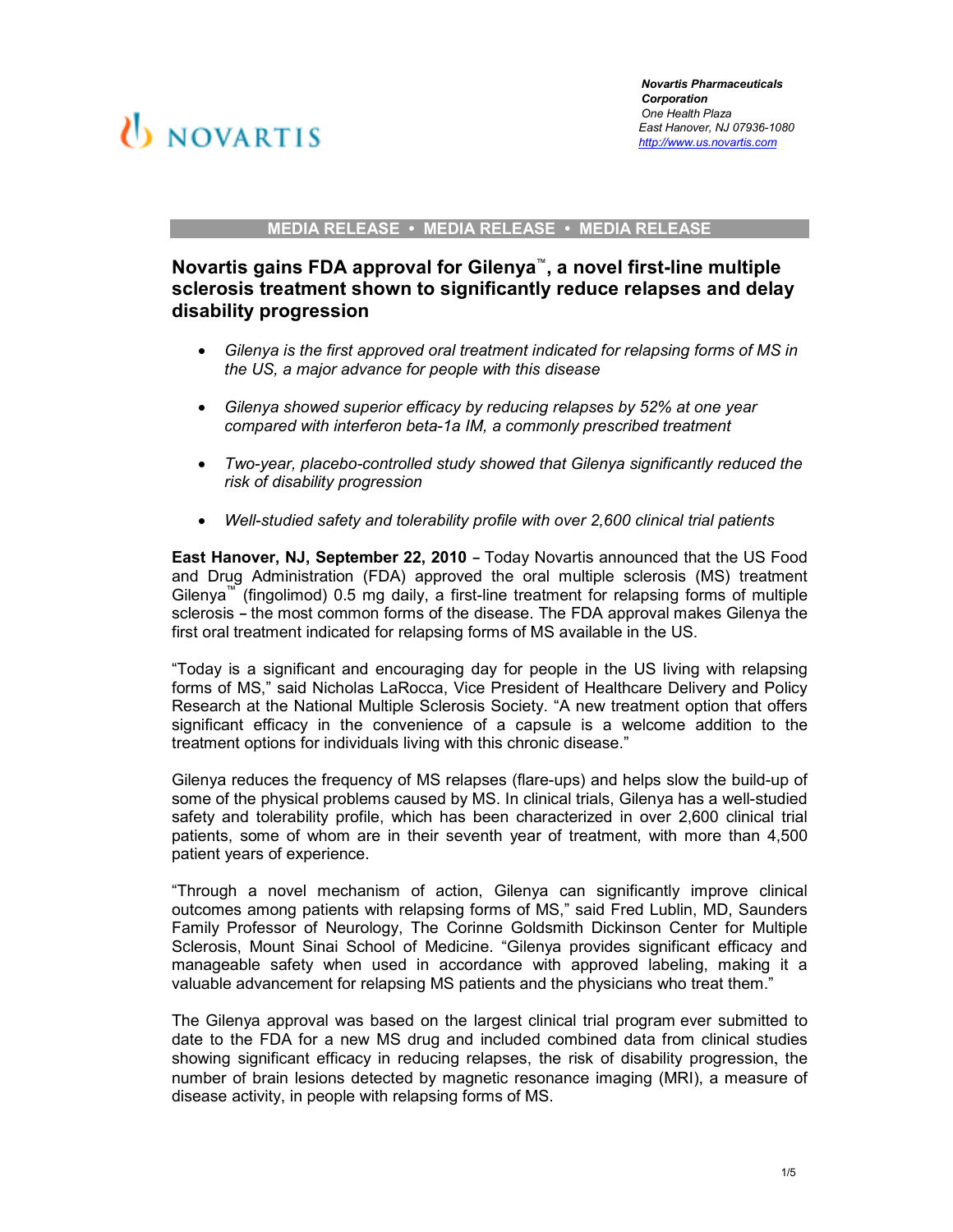"We are proud to have worked successfully with the MS community toward a shared goal of bringing a novel efficacious treatment to people with relapsing forms of MS," said Trevor Mundel, MD, Global Head of Development at Novartis Pharma AG. "We are actively pursuing regulatory approval in Europe and the rest of the world."

Gilenya is the first in a new class of drugs called sphingosine 1-phosphate receptor (S1PR) modulators. In MS, the immune system damages the covering that protects nerve fibers in the central nervous system (CNS), which includes the brain and spinal cord. Gilenya's novel mechanism is unknown, but it is thought to work by reducing the immune system's attack on the CNS by retaining certain white blood cells (lymphocytes) in the lymph nodes. This prevents the white blood cells from reaching the CNS, where they could potentially attack the protective covering around the nerve fibers, resulting in less inflammatory damage to the nerve cells. The white blood cell retention is reversible if Gilenya treatment is stopped.

## About Gilenya

Gilenya is a prescription medicine used to treat relapsing forms of MS in adults. Gilenya can decrease the number of MS flare-ups (relapses). Gilenya does not cure MS, but it can help slow the build up of physical problems that MS causes.

The FDA regulatory application included data showing Gilenya 0.5mg reduced relapses by 52% (P<0.001) at one year compared with interferon beta-1a IM (Avonex®), one of the most commonly prescribed treatments for MS. Gilenya also reduced disease activity as measured by the number of new and newly enlarged T2 lesions on MRI scans compared to interferon beta-1a IM (1.6 vs 2.6, respectively,  $P=0.002$ ) at one year. Data from a twoyear placebo-controlled study showed a reduction in relapse rate (54% reduction  $P<sub>0.001</sub>$ , compared with placebo) and risk of disability progression among Gilenya patients (30% reduction confirmed at three-month follow-up visit  $P=0.02$ , compared with placebo).

In both studies, treatment with Gilenya also resulted in statistically significant reductions in brain lesion activity as measured by MRI.

Gilenya was submitted to the European Medicines Agency (EMA) and to the US Food and Drug Administration for review in December 2009. The EMA regulatory review and other filings worldwide are ongoing.

### Gilenya Important Safety Information

Gilenya may cause serious side effects such as slow heart rate (bradycardia or bradyarrhythmia), infections, macular edema, breathing and liver problems.

Gilenya can cause a patient's heart rate to slow down, especially after the first dose. The heart rate will usually slow down the most about six hours after a patient takes their first dose of Gilenya. Patients might feel dizzy or tired or be aware of a slow or irregular heartbeat if their heart rate slows down. A doctor will watch patients for the first six hours after they take the first dose to see if they have any serious side effects. A patient's slow heart rate will usually return to normal within about one month after they start taking Gilenya. Patients should call their doctor if at any time they have dizziness, tiredness or a slow or irregular heartbeat.

Gilenya can increase a patient's risk of serious infections. Gilenya lowers the number of white blood cells (lymphocytes) in the blood. This will usually go back to normal within two months of stopping treatment. A patient's doctor may perform a blood test before they start taking Gilenya. Patients should call their doctor right away if they have fever, tiredness, body aches, chills, nausea or vomiting.

Macular edema can cause some of the same vision symptoms as an MS attack (optic neuritis). Patients may not notice any symptoms with macular edema. Macular edema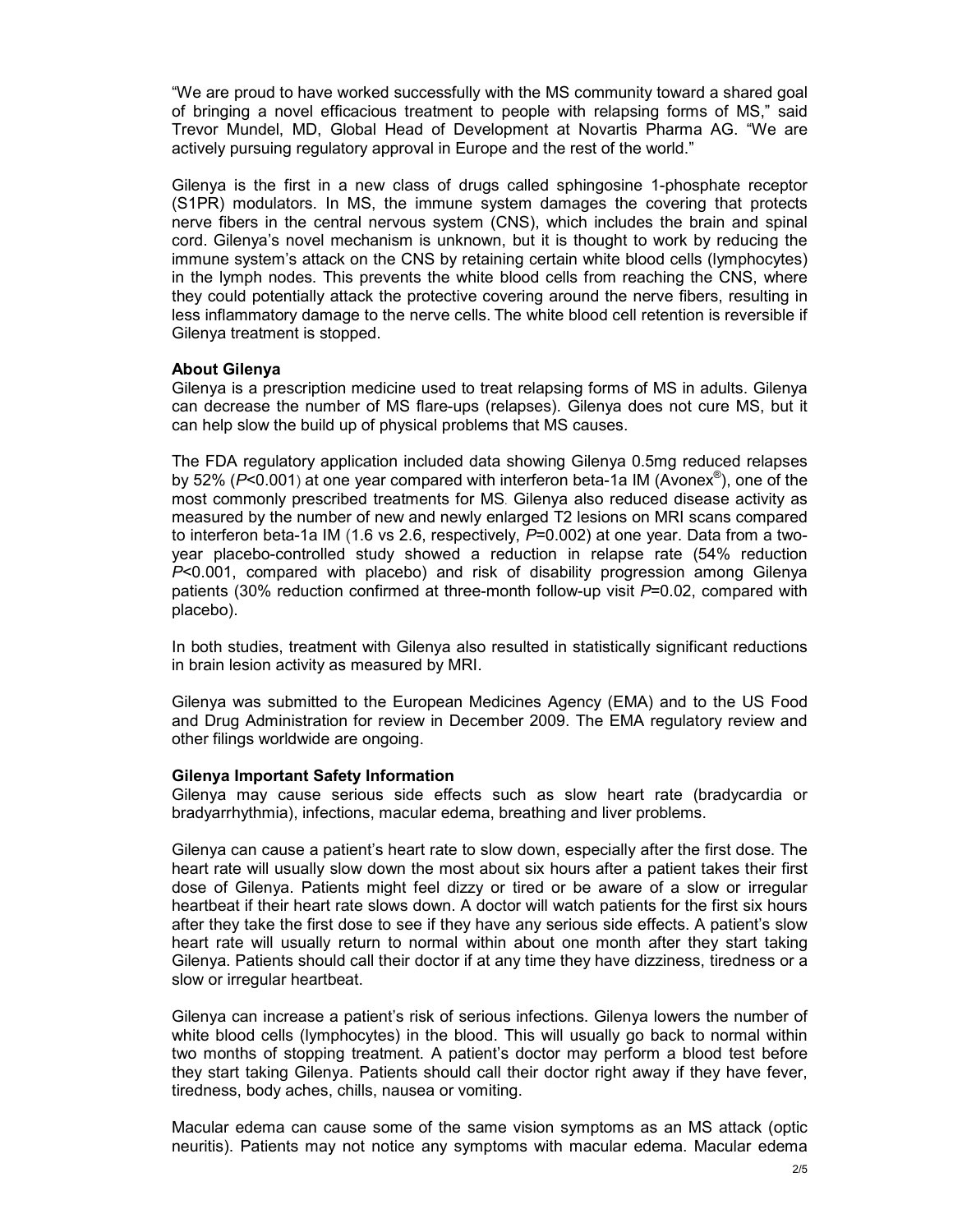usually starts in the first three to four months after taking Gilenya. A doctor should test a patient's vision before they start taking Gilenya and three to four months after they start taking Gilenya, or any time they notice vision changes during treatment. Risk of macular edema may be higher if a patient has diabetes or has had an inflammation of the eye called uveitis. Patients should call their doctor right away if they have blurriness, shadows or a blind spot in the center of their vision, sensitivity to light or unusually colored vision.

Some patients who take Gilenya have shortness of breath. Patients should call their doctor right away if they have trouble breathing.

Gilenya may cause liver problems. A doctor should do blood tests to check a patient's liver before they start taking Gilenya. Patients should call their doctor right away if they have nausea, vomiting, stomach pain, loss of appetite, tiredness, dark urine, or their skin or the whites of their eyes turn yellow.

Gilenya may harm an unborn baby. Women should talk to their doctor if they are pregnant or planning to become pregnant. Women who can become pregnant should use effective birth control while on Gilenya and for at least two months after stopping. If a patient becomes pregnant while taking Gilenya or if they become pregnant within two months after stopping Gilenya, they should tell their doctor right away. Women who take Gilenya should not breastfeed, as it is not known if Gilenya passes into breast milk.

Patients should tell their doctor about all their medical conditions, including if they have had or now have an irregular or abnormal heartbeat, a heart rate of less than 55 beats a minute, a fever, infection or if they are unable to fight infections, eye problems, diabetes, breathing or liver problems, or high blood pressure. Patients should especially tell their doctor if they have had chicken pox or have recently received the vaccine for chicken pox. A doctor may do a test for chicken pox virus and patients may need to get the vaccine for chicken pox and wait one month before starting Gilenya.

Patients should tell their doctor about all the medicines they take, including medicines for heart problems or high blood pressure, vaccines, other medicines to control their immune system or treat cancer, or ketoconazole (an antifungal) by mouth.

The most common side effects with Gilenya were headache, flu, diarrhea, back pain, abnormal liver tests and cough.

For full prescribing information and the medication guide log onto www.pharma.us.novartis.com.

### Gilenya Risk Evaluation and Mitigation Strategy (REMS)

Gilenya has been approved in the US with a Risk Evaluation and Mitigation Strategy (REMS) to inform patients and healthcare providers on the safe use and serious risks of Gilenya in treating relapsing forms of MS. The approved REMS includes a medication guide for patients, and a letter and safety information guide for healthcare providers. Additionally, Novartis will initiate a five-year, worldwide post-authorization safety study to monitor selected safety-related outcomes and a voluntary pregnancy registry, the findings from which will be used to give healthcare providers important information for treating and counseling patients with MS that are pregnant or may become pregnant.

#### About Gilenya Patient Services

Gilenya, previously referred to as compound "FTY720", will be available in US pharmacies in the coming weeks. As part of a broad company commitment to helping people with MS, Novartis will offer Gilenya patients educational support and reimbursement services. These services are developed to help physicians and patients make an informed treatment decision and enhance treatment access. For more information, patients and caregivers can visit www.Gilenya.com or call 1-877-408-4974.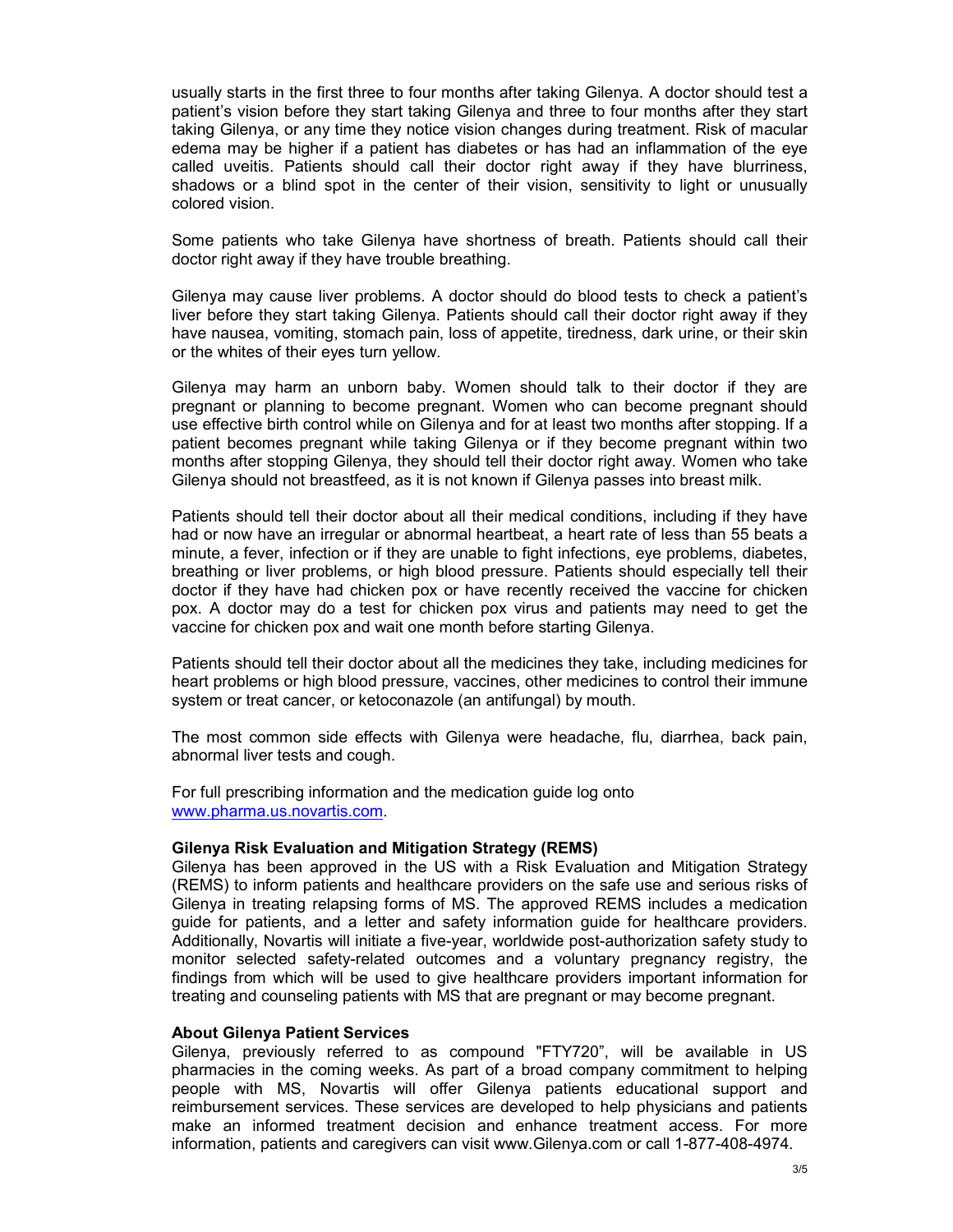### About Multiple Sclerosis

While there is still much to be understood about multiple sclerosis, it is thought to be an autoimmune disease of the central nervous system that is chronic, progressive and often disabling. It affects over 400,000 Americans and more than 2.1 million people worldwide<sup>1</sup>. The most common forms of the disease, relapsing forms of MS, are characterized by exacerbations or "flare-ups" interspersed with periods of disease remission. Typically, MS strikes in early adulthood between the ages of 20 and 50 and affects women twice as frequently as men.

Avonex® is a registered trademark of Biogen Idec

### **Disclaimer**

The foregoing release contains forward-looking statements that can be identified by terminology such as "risk," "encouraging," "can," "potentially," "ongoing," "may," "will," "commitment," or similar expressions, or by express or implied discussions regarding potential approvals to sell Gilenya in additional markets or regarding potential future revenues from Gilenya. You should not place undue reliance on these statements. Such forward-looking statements reflect the current views of management regarding future events, and involve known and unknown risks, uncertainties and other factors that may cause actual results with Gilenya to be materially different from any future results, performance or achievements expressed or implied by such statements. There can be no guarantee that Gilenya will be approved for sale in any additional markets. Nor can there be any guarantee that Gilenya will achieve any particular levels of revenue in the future. In particular, management's expectations regarding Gilenya could be affected by, among other things, unexpected regulatory actions or delays or government regulation generally; unexpected clinical trial results, including unexpected new clinical data and unexpected additional analysis of existing clinical data; competition in general; government, industry and general public pricing pressures; the company's ability to obtain or maintain patent or other proprietary intellectual property protection; the impact that the foregoing factors could have on the values attributed to the Novartis Group's assets and liabilities as recorded in the Group's consolidated balance sheet, and other risks and factors referred to in Novartis AG's current Form 20-F on file with the US Securities and Exchange Commission. Should one or more of these risks or uncertainties materialize, or should underlying assumptions prove incorrect, actual results may vary materially from those anticipated, believed, estimated or expected. Novartis is providing the information in this press release as of this date and does not undertake any obligation to update any forward-looking statements contained in this press release as a result of new information, future events or otherwise.

# About Novartis

Novartis Pharmaceuticals Corporation researches, develops, manufactures and markets innovative prescription drugs used to treat a number of diseases and conditions, including cardiovascular, dermatological, central nervous system, bone disease, cancer, organ transplantation, psychiatry, infectious disease and respiratory. The company's mission is to improve people's lives by pioneering novel healthcare solutions.

Located in East Hanover, New Jersey, Novartis Pharmaceuticals Corporation is an affiliate of Novartis AG, which provides healthcare solutions that address the evolving needs of patients and societies. Focused solely on healthcare, Novartis offers a diversified portfolio to best meet these needs: innovative medicines, cost-saving generic pharmaceuticals, preventive vaccines, diagnostic tools and consumer health products. Novartis is the only company with leading positions in these areas. In 2009, the Group's continuing operations achieved net sales of USD 44.3 billion, while approximately USD 7.5 billion was invested in R&D activities throughout the Group. Headquartered in Basel, Switzerland, Novartis Group companies employ approximately 102,000 full-timeequivalent associates and operate in more than 140 countries around the world. For more information, please visit http://www.novartis.com.